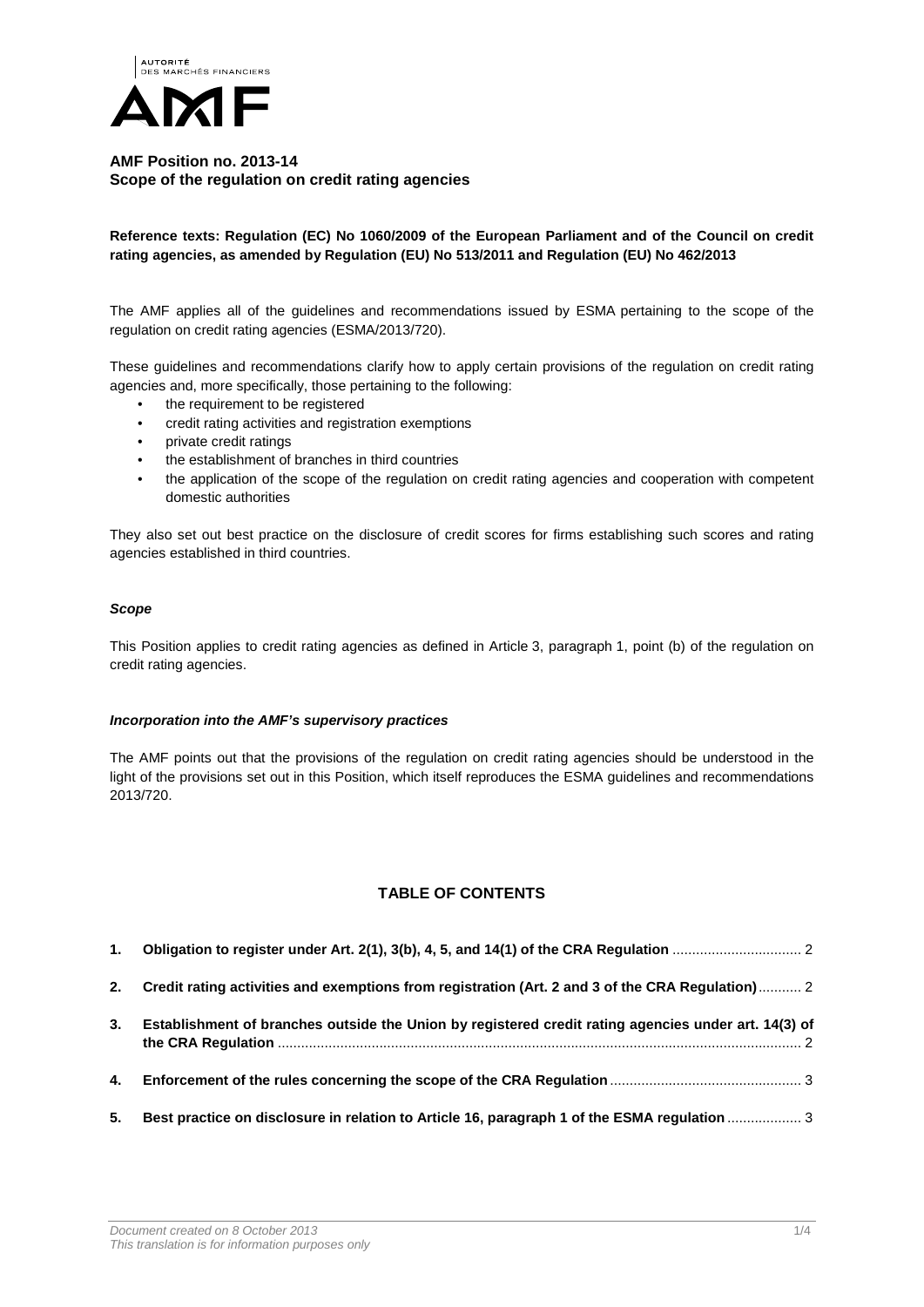

## <span id="page-1-0"></span>**1. Obligation to register under Art. 2(1), 3(b), 4, 5, and 14(1) of the CRA Regulation**

Credit rating agencies without a physical presence in the EU and fulfilling the prerequisites of Article 5 of the CRA Regulation shall obtain certification from ESMA before distributing credit ratings for regulatory purposes in the EU.

Credit rating agencies established in the EU that are carrying out credit rating activities in the EU without prior registration are operating in breach of Article 2(1) and 14(1) of the CRA Regulation. Any credit rating agency that intends to carry out credit rating activities shall immediately apply for registration by ESMA. Entities must not issue credit ratings until they are registered as CRAs. Such obligations also apply to legal entities established in the EU which employ rating analysts providing rating services to a third-country entity.

Only a legal person can apply for registration. A natural person cannot apply for registration.

ESMA shall take a supervisory measure according to Article 24 of the CRA Regulation against credit rating agencies that operate without registration or, where appropriate, certification in the Union and impose a fine pursuant to Article 36a and Annex III.54 of the CRA Regulation.

### <span id="page-1-1"></span>**2. Credit rating activities and exemptions from registration (Art. 2 and 3 of the CRA Regulation)**

Credit ratings, as defined in Article 3(1)(a) of the CRA Regulation, include quantitative analysis and sufficient qualitative analysis, according to the rating methodology established by the credit rating agency. A measure of creditworthiness derived from summarising and expressing data based only on a pre-set statistical system or model, without additional substantial qualitative rating-specific analytical input from a rating analyst should not be considered as a credit rating.

A rating which is provided to different persons belonging to a list of subscribers does not fall within the definition of "private rating" in Article 2(2)(a) of the CRA Regulation. On the other hand, Article 2(2) of the CRA Regulation does not mean that any transmission of the rating to a third party by the person that ordered it would correspond to public disclosure or distribution by subscription. The recipient of a private rating is allowed to share the rating with a limited number of third parties and on a strictly confidential basis – as long as such disclosure does not correspond to public disclosure or distribution by subscription - to ensure that the private rating is not disclosed further. For instance, when applying for a loan, the recipient of a private rating may share his rating with his bank on a strictly confidential basis, or a bank can circulate a private rating to a restricted number of other banks for the purposes of a business transaction.

In accordance with Article 2(2)(a) of the CRA Regulation, credit rating agencies should ensure that the agreements for the issuance of private ratings cover the duty of confidentiality and limitations on the distribution of the ratings. When issuing private ratings, credit rating agencies should assess whether the person who placed the order, as recipient of the private rating, has any intention to use the rating in a way that would bring it into the public domain or to use it for regulatory purposes. Where the credit rating agencies can reasonably conclude that a private rating could be disclosed to the public, for instance taking into account that the same client already breached the duty of confidentiality in the past, ESMA identifies as best practice the implementation by credit rating agencies of measures needed to avoid such disclosure or to refrain from issuing such a rating.

#### <span id="page-1-2"></span>**3. Establishment of branches outside the Union by registered credit rating agencies under art. 14(3) of the CRA Regulation**

Since branches do not have a separate legal personality from their parent, credit ratings issued in branches established outside the Union are deemed to be issued by their EU parent. Therefore, infringements by the branches of the CRA Regulation are attributable to the parent CRA which shall be the object of ESMA's supervisory measures, imposition of fines and/or periodic penalty payments.

ESMA might be prevented from performing its supervisory tasks if important operational functions of credit rating agencies were based and primarily operated outside the Union. Moreover, CRAs should demonstrate that there is an objective reason for credit ratings to be issued in branches set up outside the Union. For instance, the need to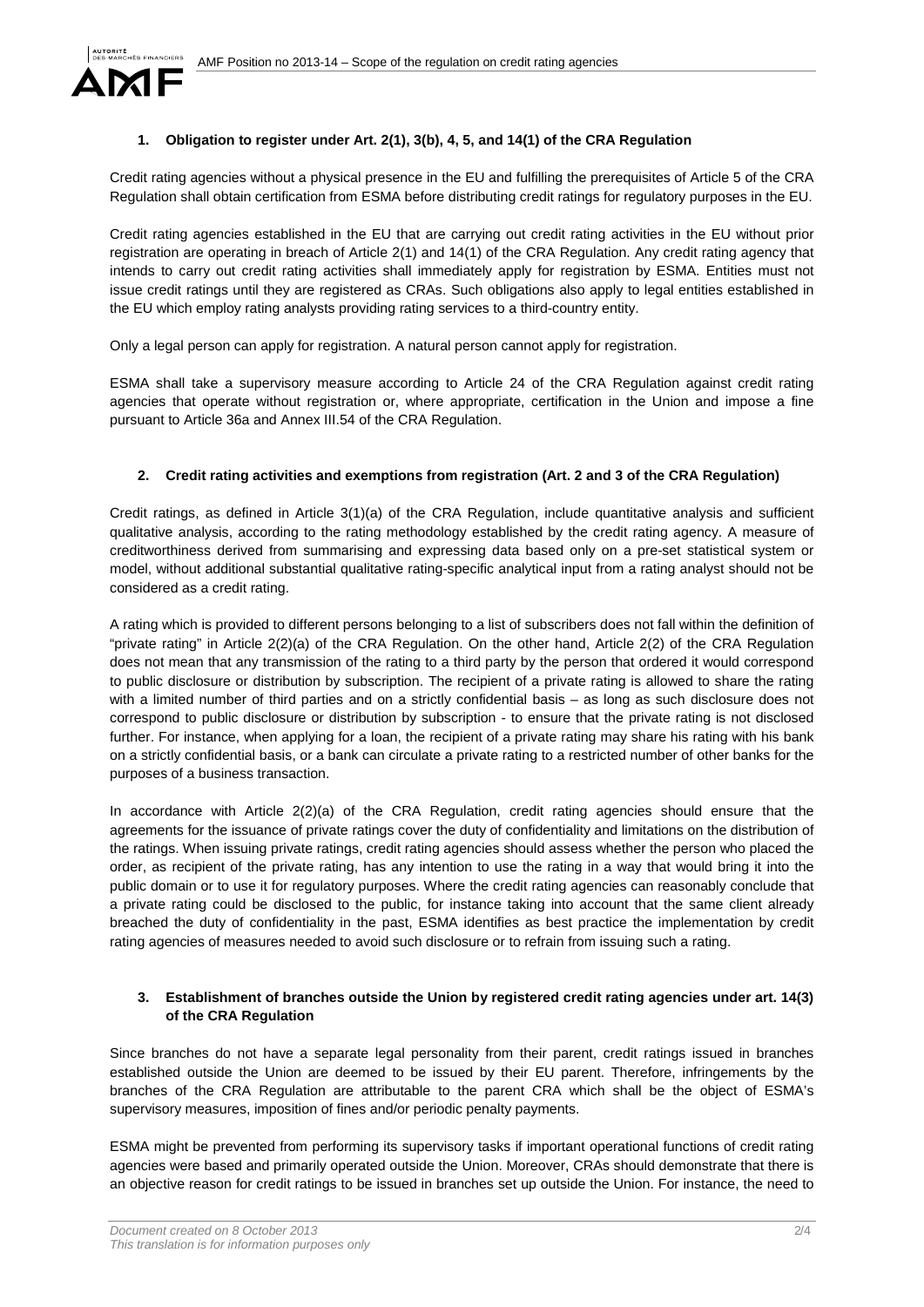

ensure an adequate presence in the third country in question. ESMA would take action according to Article 24, 36a, 36b and 36ter in case of infringements by CRAs of Annex III part II points 2, 4, 5, 6, 7 and 8 of the CRA Regulation.

Important operational functions, as set out in Art. 9 of the CRA Regulation, should not be based or primarily operated in offices established in third-countries with no (or very limited) involvement of EU-based managers, systems or procedures of the credit rating agency. Important operational functions include units or divisions in charge of elaboration and issuance of credit ratings, credit analysis, rating methodology development and review, compliance, internal quality control, data storage/record keeping and systems maintenance or support. However, the identification of important operational functions may require case-by-case consideration. As regards the compliance function, CRAs should ensure that their internal control system is fully operational also in third-country branches.

Credit rating agencies shall not establish branches in third countries to perform activities that are subject to supervision by ESMA if this prevents ESMA from conducting supervisory tasks in relation to such activities of those branches as set out in articles 23b to 23d of the Regulation, including the ability to carry out on-site inspections and investigations. In this respect:

- a) credit rating agencies should cooperate with ESMA in case of inspections or investigations, including onsite visits, regarding credit ratings or credit rating activities carried out in non-EU branches;
- b) ESMA will assess the need to enter into cooperation arrangements with the local competent regulators to ensure the adequate supervision of branches located outside the Union;
- c) prior to establishing branches in third countries, credit rating agencies should ensure that those branches will abide immediately with any request set forth by the officials of ESMA in the exercise of powers pursuant to Articles 23b to 23d of the CRA Regulation, including granting of access to premises, systems and resources in case of on-site inspections and investigations.

### <span id="page-2-0"></span>**4. Enforcement of the rules concerning the scope of the CRA Regulation**

ESMA shall impose periodic penalty payments in order to compel the credit rating agency to put an end to the infringement of issuing credit ratings without being registered by ESMA, and impose fines where appropriate, in accordance respectively with Articles 36(b) and 36(a) of the CRA Regulation.

Whenever the AMF receives a request for information or any other form of request concerning the regulation on credit rating agencies, including on registration or certification, the Authority should immediately notify ESMA and refer the financial market participant that has submitted the request to ESMA as the sole competent supervisory authority in the Union.

#### <span id="page-2-1"></span>**5. Best practice on disclosure in relation to Article 16, paragraph 1 of the ESMA regulation**

ESMA identifies as a best practice that firms establishing credit scores and CRAs that distribute credit scores to the public in the Union should provide clear and prominent disclosure that those scores are not credit ratings issued in accordance with the CRA Regulation. ESMA is keen that export credit agencies acting under Article 2, paragraph 2, point (c) of the regulation also give the same indication.

ESMA also identifies as a best practice that where firms establishing credit scores and export credit agencies decide to publish such information, they should retain full responsibility for the disclosure indicated in the previous paragraphs when their credit scores or ratings are distributed to the public in the territory of the Union via agreement with third parties.

Credit scores or ratings are publicly disclosed within the European Union when they are disclosed to an undetermined or undeterminable generality of individuals domiciled in the EU for instance, through a press